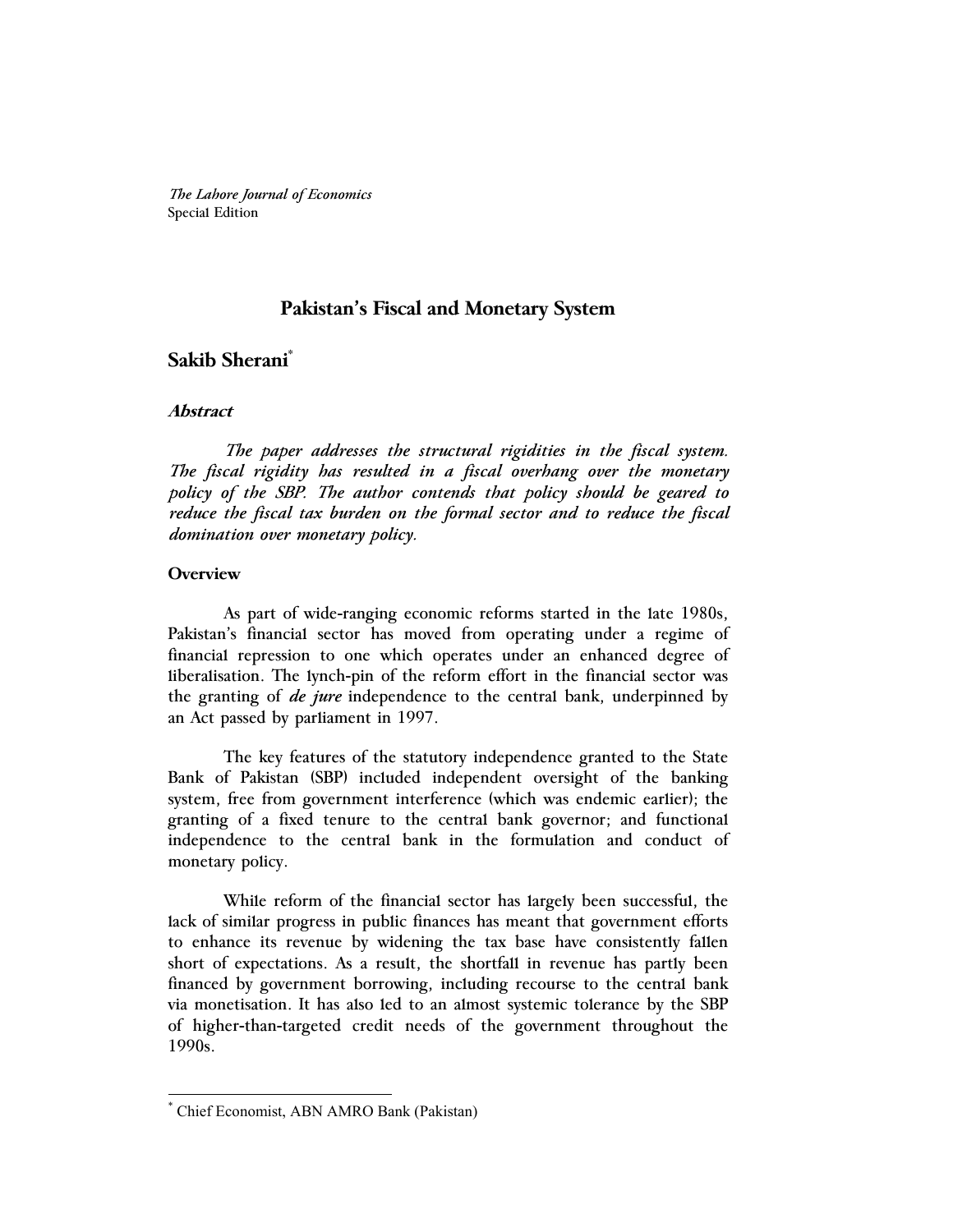#### *14 Sakib Sherani*

Potentially complicating the central bank's pursuit of its "primary" objective of maintaining price stability is the institutional arrangement whereby, on paper at least, the central bank is required to "coordinate" its monetary policy with the fiscal authorities. Taken together, these actions have resulted in significantly undermining the attainment of the central bank's principal focus: achieving and maintaining price stability as well as anchoring long run inflationary expectations at an "acceptable" level. $<sup>1</sup>$ </sup>

After a period of fiscal restraint on the part of government, manifested in a steep reduction in the fiscal deficit from 2001 onwards and culminating in the lowest budgetary imbalance recorded in three decades (2.4% in FY04), the tide appears to have turned. The fiscal deficit has increased sharply since (4.2% in FY06, and targeted at the same level for FY07), while the composition of deficit financing has skewed heavily towards recourse to the central bank. This outcome appears to be partly due to the low buoyancy in tax revenues combined with a sharp increase in both development and non-development budgetary expenditures. As a consequence, the stock of net domestic assets (NDA) of the central bank has risen dramatically over this period, reflected in a steep increase in reserve money (M0) growth.

The sharp increase in the monetary base has come at an unwelcome time for the central bank. After recording a decline in the 2000-2003 period, from an average of 9.7% during the 1990s, inflation measured by the Consumer Price Index (CPI) jumped to 9.3% in FY05, and a provisional 8% in FY06. The GDP deflator has risen from 2.5% in FY02 to 10.3% in FY06, reflecting the strength of underlying price pressure.

While the rise in inflationary pressures over this period appears to be related more to non-monetary "shocks" such as a steep increase in international oil prices, it is only rational to believe that the monetary overhang built over the last few years - characterised by M2 growth well in excess of growth in nominal GDP - will increasingly exert a greater influence on underlying inflation trends. Such an outcome would also conform to the observed pattern over the 1990s, where high M2 growth appeared to lead to a rise in inflation.

The apparent reversal of fiscal rectitude displayed by the government during the 2000-2004 period is against a backdrop of the ratification by

 $\overline{\phantom{a}}$ 

<sup>&</sup>lt;sup>1</sup> It should be noted that SBP's charter, however, places equal emphasis on supporting government efforts to promote economic growth and employment-generation, as well as on the attainment of price stability.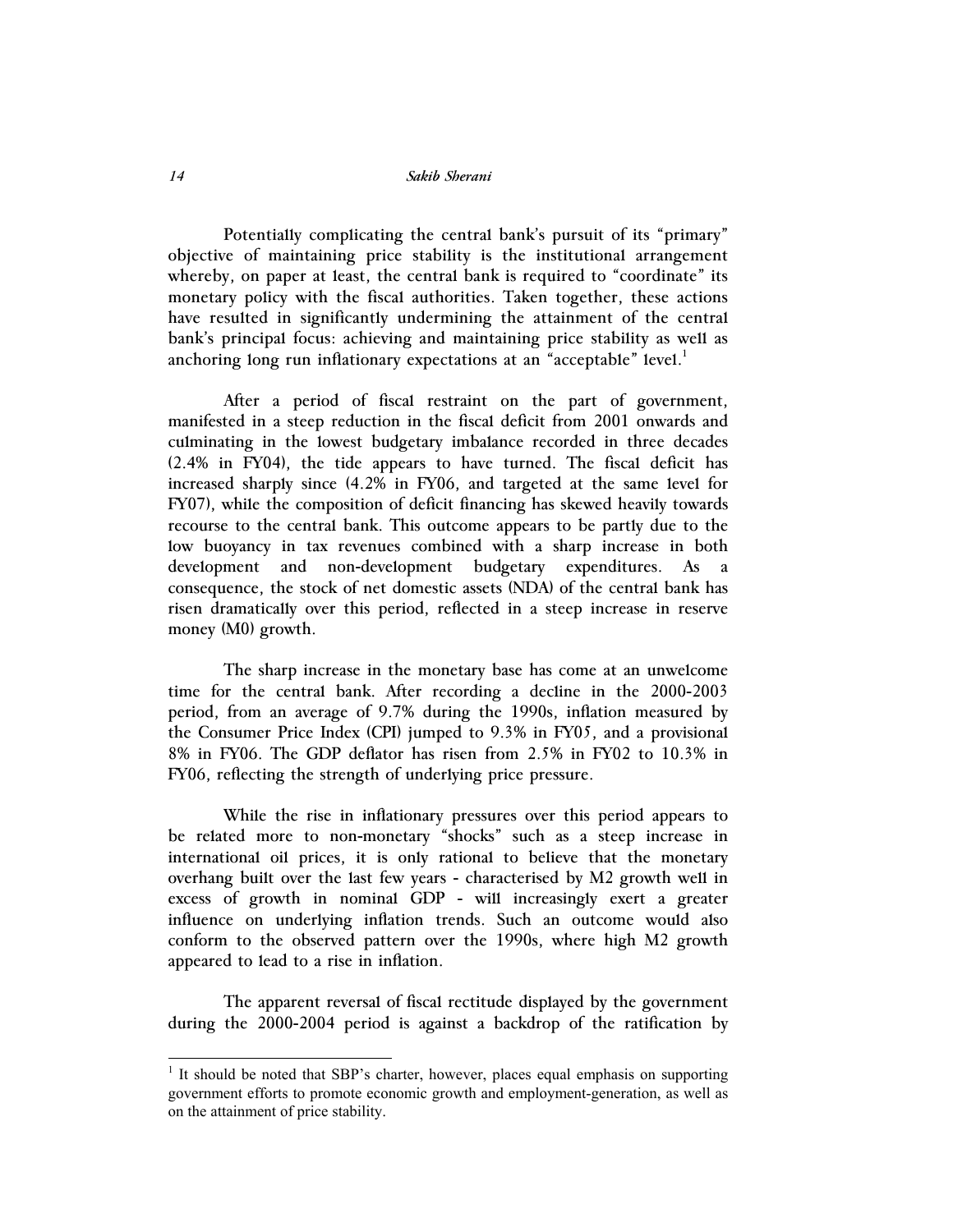parliament of a fiscal responsibility and debt limitation law in 2004. The key features of the law, as it currently stands, are:

- The government is mandated to reduce public debt to 60% of GDP or below by 2013;
- In the interim, it is required to ensure a decline in public debt equivalent to 2.5% of GDP each year, at the minimum;
- The government is also required to ensure the elimination of a revenue deficit by FY2007 (current fiscal year).

The fiscal responsibility law currently does not legislate on the composition of government borrowing – i.e. theoretically the government could meet all the stipulations of the law and still be fiscally "irresponsible" if for example it were to choose to completely monetise its fiscal deficit for a particular year.

From the previous discussion, it is clear that to enhance the ability of the central bank in achieving price stability and anchoring long term inflationary expectations at the low end of an "acceptable" range, the fiscal performance of the government, both in terms of raising revenue as well as in terms of expenditure restraint, needs to improve significantly. Further, greater stringency needs to be introduced in the fiscal responsibility and debt limitation law in Pakistan, specifically with regard to the degree to which the government can take recourse to the central bank in monetising its deficit. Perhaps a "logical" extension of the argument for greater functional independence of the central bank in terms of formulation and conduct of monetary policy would be a regime shift towards inflation-targeting. While the pursuit of price stability should remain the primary objective of the central bank, it is perhaps true to observe that the underlying conditions do not exist for such a regime shift as yet, especially given the weaknesses in the fiscal system. However, a move over the next few years should be made towards an explicit target, which could, it can be argued, increase the pressure on the government to reduce the inefficiencies in public finances.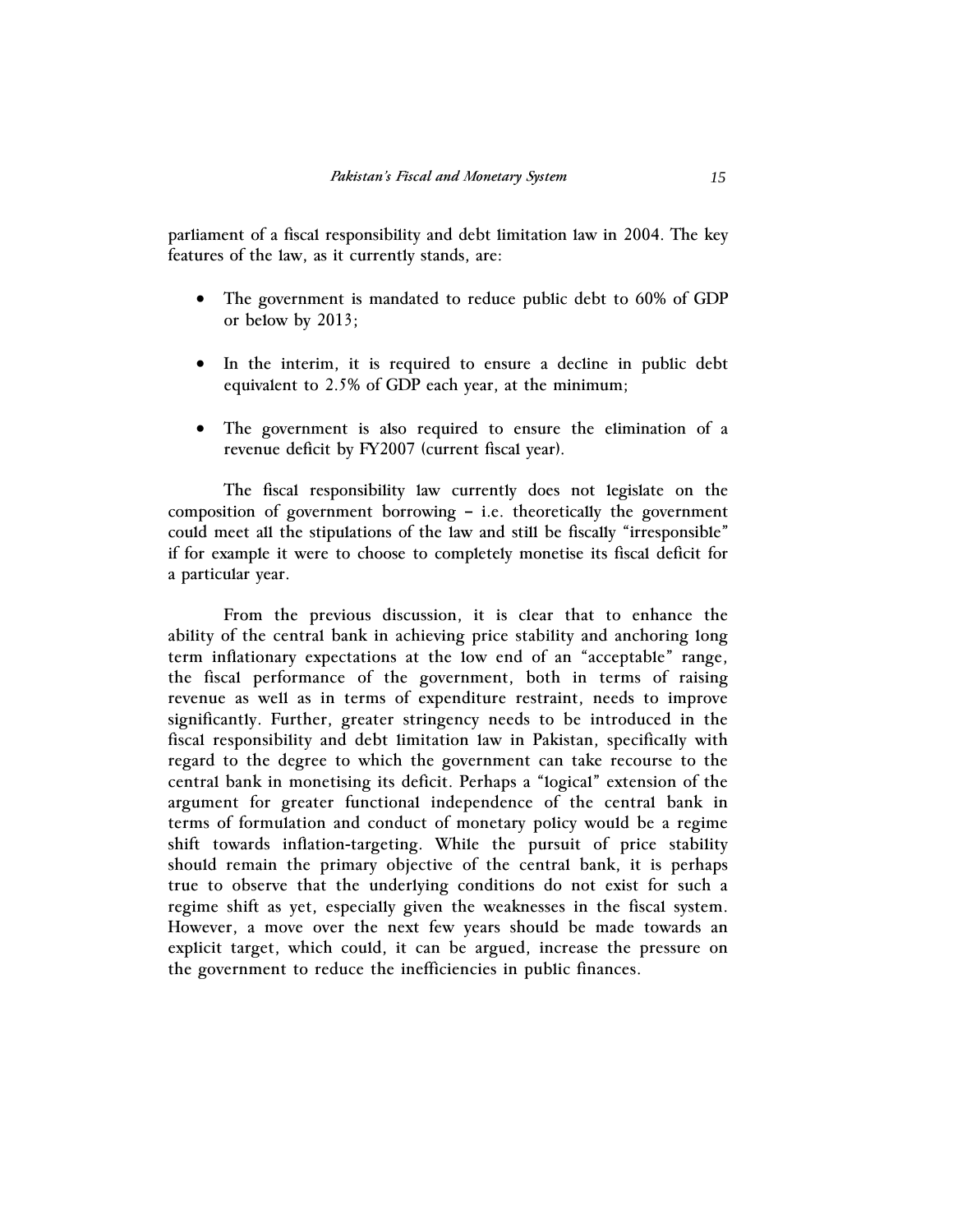### **Backdrop**

## **Pakistan's Fiscal Structure**

Briefly, Pakistan's fiscal system is characterised by a weak tax base and an inequitable incidence of taxation, combined with structural rigidities on the expenditure side. The following points underscore the vulnerability associated with Pakistan's public finances.

● Pakistan's tax effort remains poor as reflected in a tax-to-GDP ratio that is amongst the lowest in the region. Despite robust economic growth since 2003, the tax-to-GDP ratio has actually declined to under 9.5% (**Fig.-1**).

**Figure-1: Pakistan's historical tax performance** 



**Sources:** Ministry of Finance

● Mapping the sources of value-addition in the economy by major economic sector, to each sector's contribution to total tax collection, it is clear that the economy's tax effort is heavily dependent on the manufacturing sector. As shown in Table-1, while *agriculture* accounts for 23% of value-addition in the economy, its share in tax revenues is estimated at only 1.2%. *Services*, with a weight of 53% in terms of contribution to total value-addition accounts for approximately 26% of tax revenue. The bulk of tax revenue is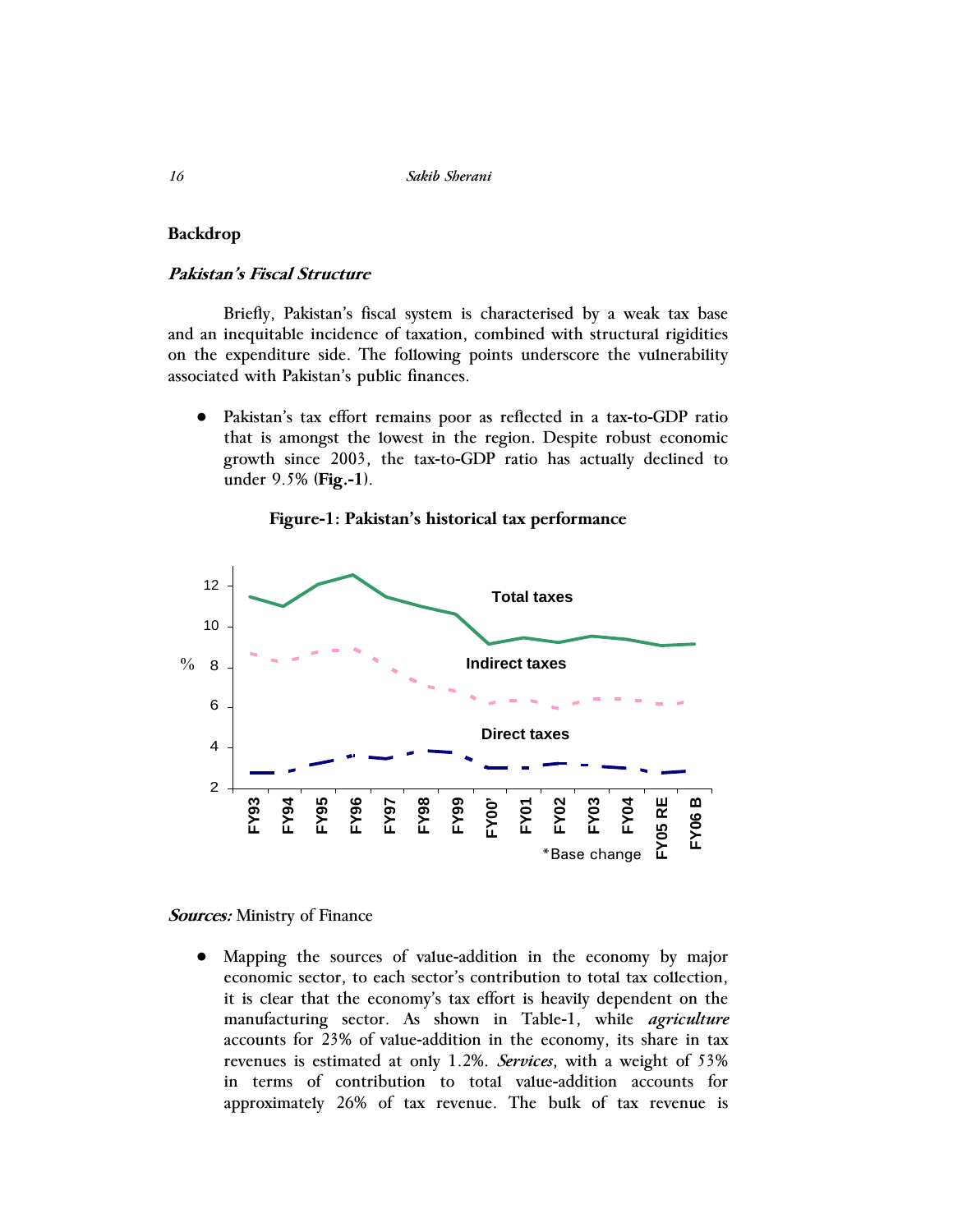collected from *industry*, primarily from *large scale manufacturing*, which provides almost 63% of the annual collection.

|                 | <b>Share in GDP</b> | Share in revenue |
|-----------------|---------------------|------------------|
| Agriculture     | 23.3%               | 1.2%             |
| <b>Services</b> | 52.6%               | 25.6%            |
| Manufacturing   | 17.6%               | 61.0%            |
| Other           | 6.5%                | 12.2%            |

**Table-1: Sectoral shares in value addition and tax revenue** 

### **Sources:** Ministry of Finance

Underscoring the magnitude of "non-taxation" of productive sectors in the Pakistani context, even in the formal sphere of the economy, is the case of real estate. Despite the phenomenally large volume of real estate transactions over the past few years, this activity generated approximately Rs. 6.5 billion in taxes during FY05, or the equivalent of around 0.1% of GDP.

- Towards the end of the 1990s, the total number of income tax payers in Pakistan hovered around the 1.1 million mark, of which nearly 0.5 million were salaried workers. Since 2001, the total number of income tax payers has grown moderately, from around 1.9 million to 2.5 million at the end of FY05.
- However, according to the Central Board of Revenue, 46% of the income tax payers holding NTNs were *non-filers*, suggesting a much narrower tax base than the headline number indicates.
- A recurring source of weakness of the tax base has been its dependence on indirect taxes. Hence, indirect taxes, such as sales taxes, have contributed, at their peak, up to 76% of overall tax collection (in FY93). Despite a fairly vigorous tax effort over the past few years, the share of indirect taxes has declined to 69%, while the share of direct taxes has stagnated around 31%, well below its peak of 36% in FY99.

Recently, direct tax collection has begun to record a fairly substantial increase, rising 10.5% in FY05, though at current levels it still stands at the equivalent of 2.8% of GDP. In addition, the increase has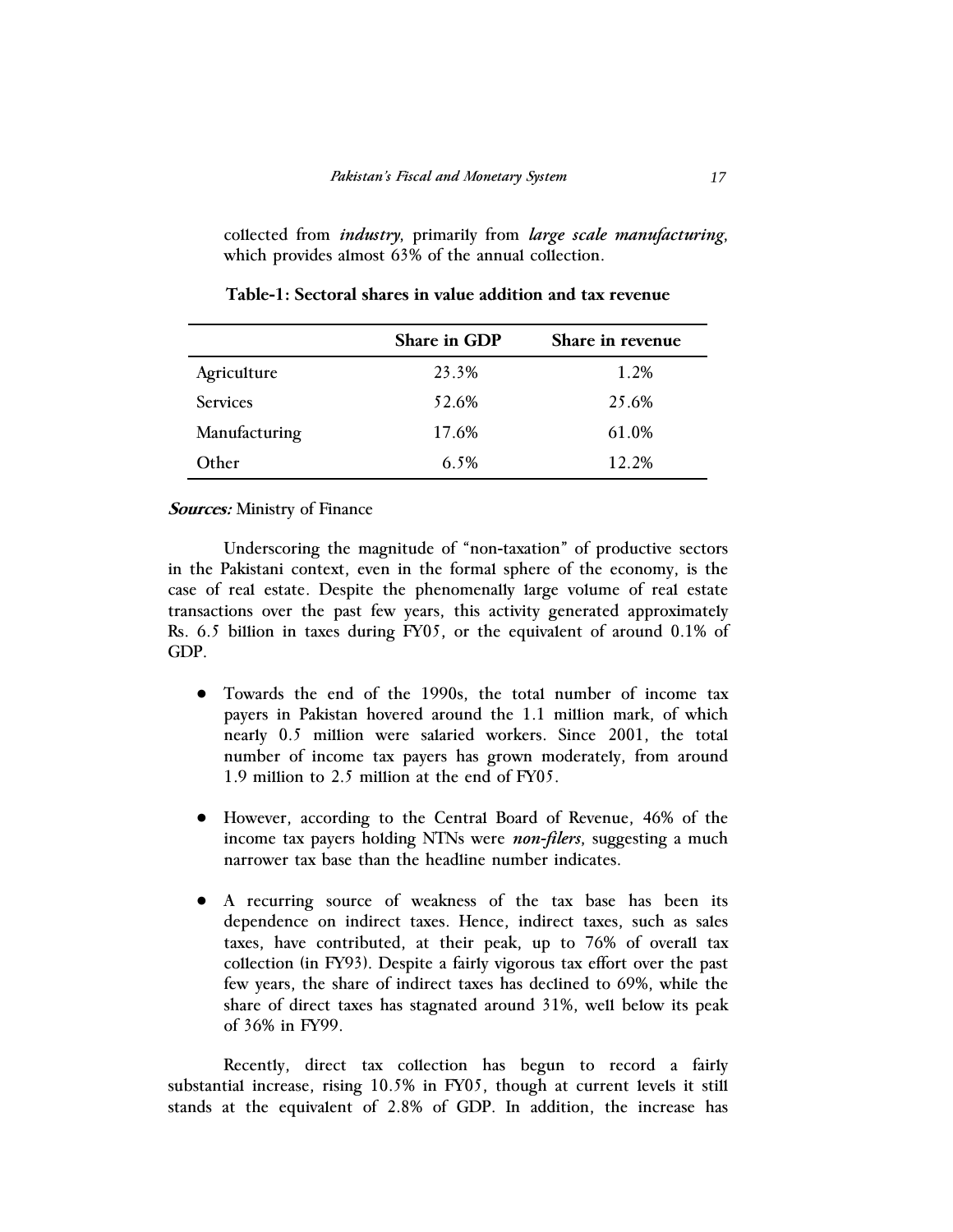occurred mainly on account of greater recovery from the existing base rather than a meaningful increase in the number of new tax-filers. Deductions at source (i.e. withholding taxes) continue to constitute a very large part of *direct taxes* in Pakistan.

As a telling indictment of the state of play in terms of tax compliance and enforcement, non-salaried income tax payers (individuals) contribute less than 28 percent to direct taxes, and pay the equivalent of 0.7 percent of GDP as tax.

• After experiencing a decline from the early 1990s onwards, the share in total collection of taxes on external trade (via import levies etc.) has gone up quite significantly over the past 2 years. For the first six months of FY06, import-based taxes accounted for 48 percent of total collections, representing a critical dependence by CBR on this source to achieve its demanding full-year target.

While there are hopeful signs emerging over the past two years with regard to dividends from the reform of tax administration and policy, it is too early to be unguardedly optimistic. Obviously quite a lot of ground needs to be covered before Pakistan's tax system yields tax-to-GDP ratios consistent with its development needs. Without the needed broader reform of the political economy, achieving a desirable outcome on the tax front will continue to face severe headwinds.

While, so far, the paper has dealt with weaknesses in the fiscal system mainly from the perspective of the inability to raise tax revenue, clearly the system is affected by demands on the expenditure side. To set the stage for the next section of the paper, it would suffice to point out that while total expenditure (as percent of GDP) had begun to display a favorable trend between FY00 and FY04, that trend appears to have reversed somewhat since then.

## **Inter-play of fiscal and monetary system**

In the backdrop of persistent structural weaknesses in the fiscal system, some of which have only recently begun to be addressed, the issue of **fiscal domination** is ever-present. Despite the fact that the policy autonomy of the central bank is written into law, starting first with the administrative and operational independence legislated in 1994, followed by the completion of its *de jure* independence in 1997, it has had to operate with limitations to its *functional* independence arising in large part from the abovementioned weaknesses in the fiscal system.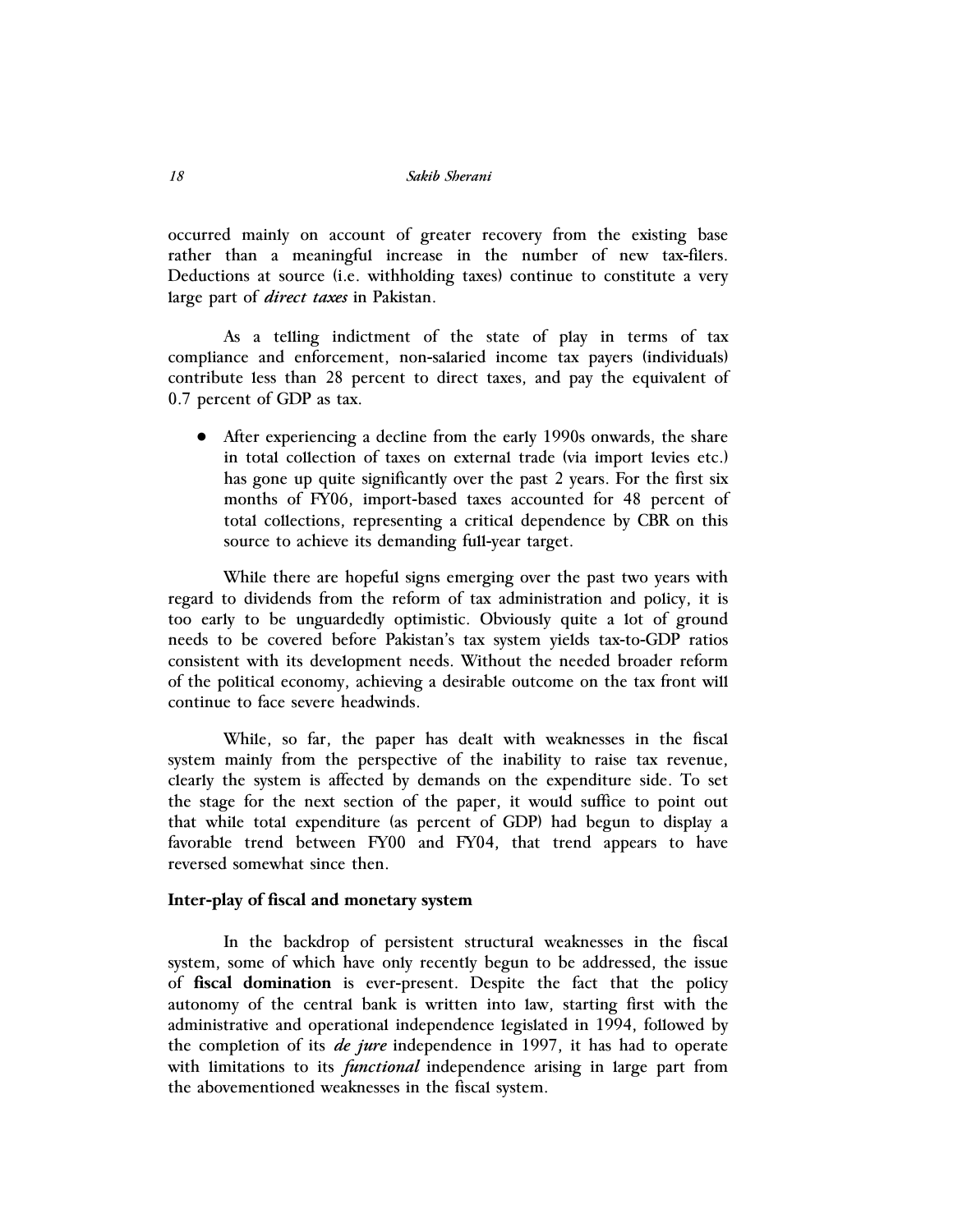How does the fiscal system influence the formulation and conduct of monetary policy, even for a central bank that is independent through an act of parliament? In the case of Pakistan, this can potentially show up in a number of ways.

First, fiscal domination has traditionally manifested itself in the formulation of the annual credit plan where the government's budgetary borrowing needs take precedence over the rest of the economy. Since SBP conducts monetary policy by targeting overall monetary aggregates, with broad money or M2 as the intermediate target, and base money or reserve money as the operational target, accommodation of the government's needs *in toto* can result in credit-constraining the non-government sectors, for a given level of Net Foreign Assets (NFA) build-up – i.e. if changes in NFA are as per target, and government net borrowing is higher, the only way to accommodate Credit Plan targets on money supply growth would be to curtail credit to the private sector.

Under a regime of direct monetary control, that is when the SBP directly regulated the money supply or credit growth in the economy varyingly via a change in the cash-reserve ratio or SLRs, or changes to the credit ceilings and/or to the Credit-Deposit ratio, it was easier to curtail credit to the private sector. However, to SBP's credit, the non-government sector does not appear to have been significantly squeezed at least during the mid-1990s onwards as a result of the accommodation of the government's substantial deviations from the original credit plans targets on budgetary borrowing. Nonetheless, this has meant that Credit Plan targets for overall M2 growth have been consistently exceeded (barring one or two instances) since the late 1980s, significantly retarding the central bank's fight against inflation.

As shown in Table-2, the principal causative factor for substantial deviations (excess) from Credit Plan targets has been government borrowing from the banking system. Since 1988, on only one occasion has government borrowing for budgetary support been lower in net terms than SBP's target for the year  $(in FY98)<sup>2</sup>$  On each other occasion since, government bank borrowing (including from SBP) has overshot the Credit Plan targets by a wide margin, with the annual deviation ranging from 26% to 1215%.

 $\overline{a}$ 

<sup>2</sup> It should be noted that actual outcomes are being compared to *revised* targets for each of the years, which were substantially higher than original credit plan targets.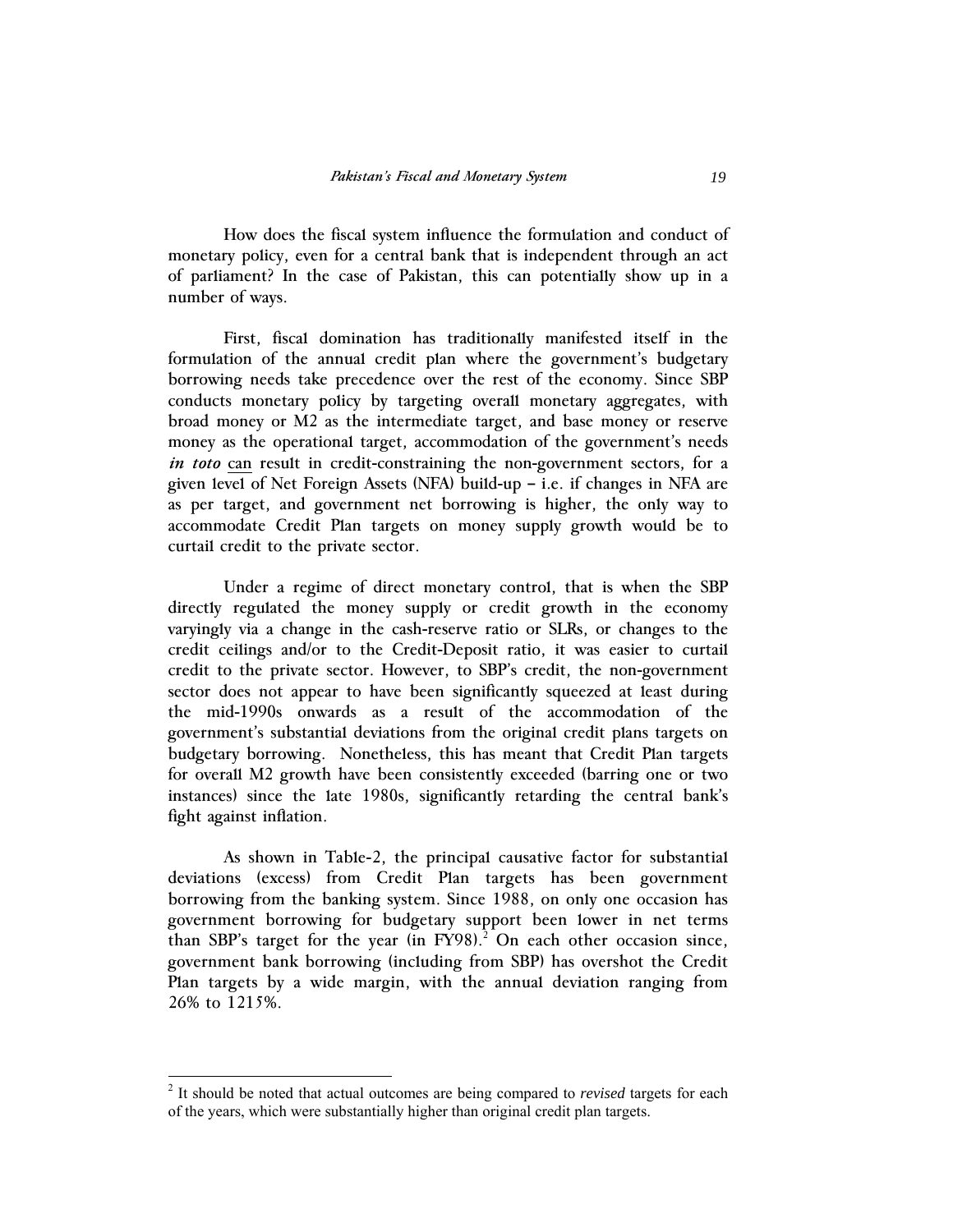| <b>Government Borrowing (Net)</b> |                           |            |                  | <b>Private Sector</b> |                      |         |                  |                  |
|-----------------------------------|---------------------------|------------|------------------|-----------------------|----------------------|---------|------------------|------------------|
| Year                              | <b>Target</b><br>$\bf(R)$ | Actual     | Over/<br>(Under) | %<br>variance         | <b>Target</b><br>(R) | Actual  | Over/<br>(Under) | $\%$<br>variance |
| <b>FY88</b>                       | 13,000                    | 18,234     | 5,234            | 40%                   | 12,050               | 19,708  | 7,658            | 64%              |
| <b>FY89</b>                       | 9,494                     | 15,910     | 6,416            | 68%                   | 13,987               | 15,349  | 1,362            | 10%              |
| <b>FY90</b>                       | 10,030                    | 23,203     | 13,173           | 131%                  | 16,274               | 20,587  | 4,313            | 27%              |
| FY91                              | 12,086                    | 27,438     | 15,352           | 127%                  | 16,203               | 22,786  | 6,583            | 41%              |
| FY92                              | 25,375                    | 68,991     | 43,616           | 172%                  | 20,707               | 28,416  | 7,709            | 37%              |
| FY93                              | 59,000                    | 75,003     | 16,003           | 27%                   | 31,092               | 54,298  | 23,206           | 75%              |
| <b>FY94</b>                       | 22,500                    | 28,266     | 5,766            | 26%                   | 31,147               | 39,871  | 8,724            | 28%              |
| FY95                              | 20,000                    | 53,086     | 33,086           | 165%                  | 47,000               | 59,584  | 12,584           | 27%              |
| <b>FY96</b>                       | 44,900                    | 68,527     | 23,627           | 53%                   | 56,570               | 54,749  | $-1,821$         | $-3%$            |
| <b>FY97</b>                       | 57,700                    | 80,933     | 23,233           | 40%                   | 60,800               | 61,105  | 305              | 1%               |
| <b>FY98</b>                       | 63,500                    | 56,723     | $-6,777$         | $-11%$                | 81,000               | 75,497  | $-5,503$         | $-7%$            |
| <b>FY99</b>                       | $-48,088$                 | $-74, 455$ | 26,367           | 55%                   | 82,100               | 83,775  | 1,675            | 2%               |
| <b>FY00</b>                       | $-7,000$                  | 78,049     | 85,049           | 1215%                 | 119,000              | 18,265  | $-100,735$       | $-85%$           |
| <b>FY01</b>                       | $-14,700$                 | $-46,225$  | 31,525           | 214%                  | 84,900               | 55,860  | $-29,040$        | $-34%$           |
|                                   | FY02 -54,000              | 22,177     | 76,177           | 141%                  | 105,100              | 52,970  | $-52,130$        | $-50%$           |
| FY03                              | $-44,201$                 | $-78,362$  | 34,161           | 77%                   | 50,200               | 167,723 | 117,523          | 234%             |
| <b>FY04</b>                       | 10,600                    | 58,106     | 47,506           | 448%                  | 85,000               | 325,215 | 240,215          | 283%             |
| FY05                              | 65,000                    | 91,985     | 26,985           | 42%                   | 350,000              | 428,800 | 78,800           | 23%              |

**Table-2: Annual Credit Plan – Target versus Actual (Rs. million)** 

### **Sources:** State Bank of Pakistan

Over the past two years, SBP has tolerated significant deviations in NDA expansion from its stated Credit Plan targets, on account of accommodating *both* the government as well as the non-government sectors.

More recently, the central bank's fight against inflation has been complicated by two factors. First, as a result of the positive shock the economy experienced in the aftermath of "9/11", Pakistan received capital inflows of over US\$ 9 billion between 2001 and 2004. The resulting liquidity injection in the domestic economy was partly sterilised by SBP, due to: 1) the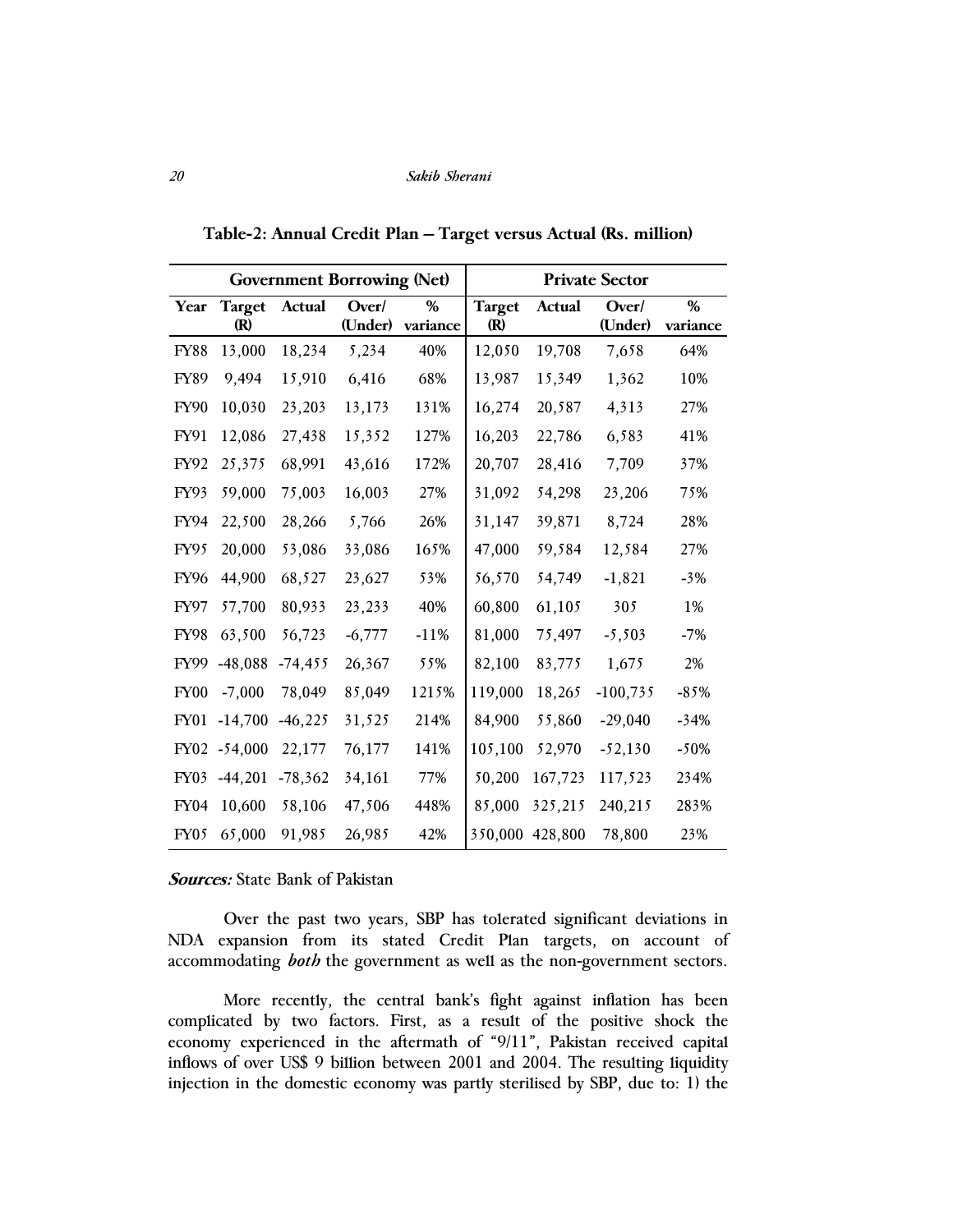belief that the economy could be kick-started by this course of action; and 2) partly due to IMF pressure to cap the fiscal costs of sterilisation.

The second factor that has significantly impaired the central bank's efforts to maintain price stability over the past two years, has been the increasing recourse by the government to monetising the fiscal deficit.

Hence, from a level of Rs. 261 billion in June 2004, SBP's net claims on the government – consisting almost entirely of lending for budgetary support – crossed Rs. 405 billion by June 2005, before touching a peak of Rs. 538 billion (over 7% of GDP, or 17% of the M2 stock) by January 2006.



**Figure-2: Stock of government securities held by SBP** 

**Sources:** State Bank of Pakistan

 $\overline{\phantom{a}}$ 

The motivation for this policy course on the part of the government was clear. By diverting its ever-growing financing requirement away from the market and to the central bank, it wanted to avoid a steep rise in interest rates. Such an increase could have been detrimental to private investment decisions, but would also have adverse ramifications for the government's fiscal position. $3$ 

<sup>&</sup>lt;sup>3</sup> The government partially reversed this process at the margin, by utilising capital inflows in early 2006 from PTCL's privatisation and an international bond issue to pay down its borrowing from SBP to the extent of around Rs. 80 billion.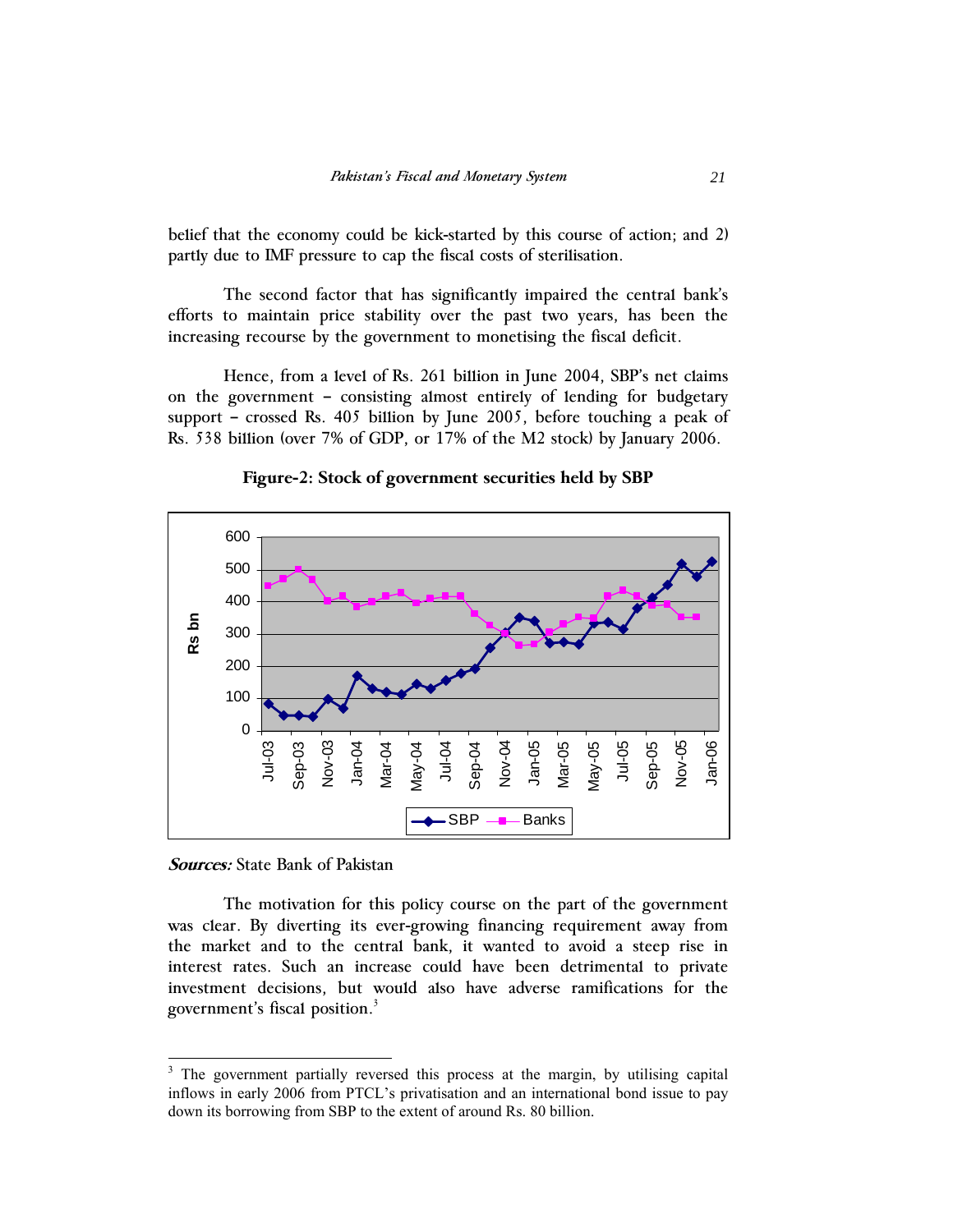*22 Sakib Sherani*

As a result of the two factors outlined – first, strong capital inflows, and second, government borrowing from SBP – the monetary base has increased by 84% between 2001 and April 2006, while overall M2 more than doubled. As a percent of GDP, reserve money has increased by 1.2% of GDP during this period, from 12.8% to approximately 14%, while M2 has risen by 8.6 percentage points, from almost 37% to 45% of GDP.

During this period, the annual increase in both M2 and RM has outstripped growth in nominal GDP, resulting in the prevalence of a monetary overhang, which is exerting significant upward inflationary pressure (**Fig.-3**).

**Figure-3: Growth in M2 versus nominal GDP (annual % change)** 



**Sources:** State Bank of Pakistan

Underscored both by past practice as well as by recent experience is the fact that without underlying structural improvements in the fiscal system, the temptation to finance fiscal shortfalls via the central bank will remain strong for any government in power. This policy path also highlights the trade-offs the central bank faces between accommodating the government's preferred objective of growth and investment, and the central bank's own mandate to ensure price stability (though one should add that the State Bank of Pakistan's charter actually emphasises *growth* over *price stability*).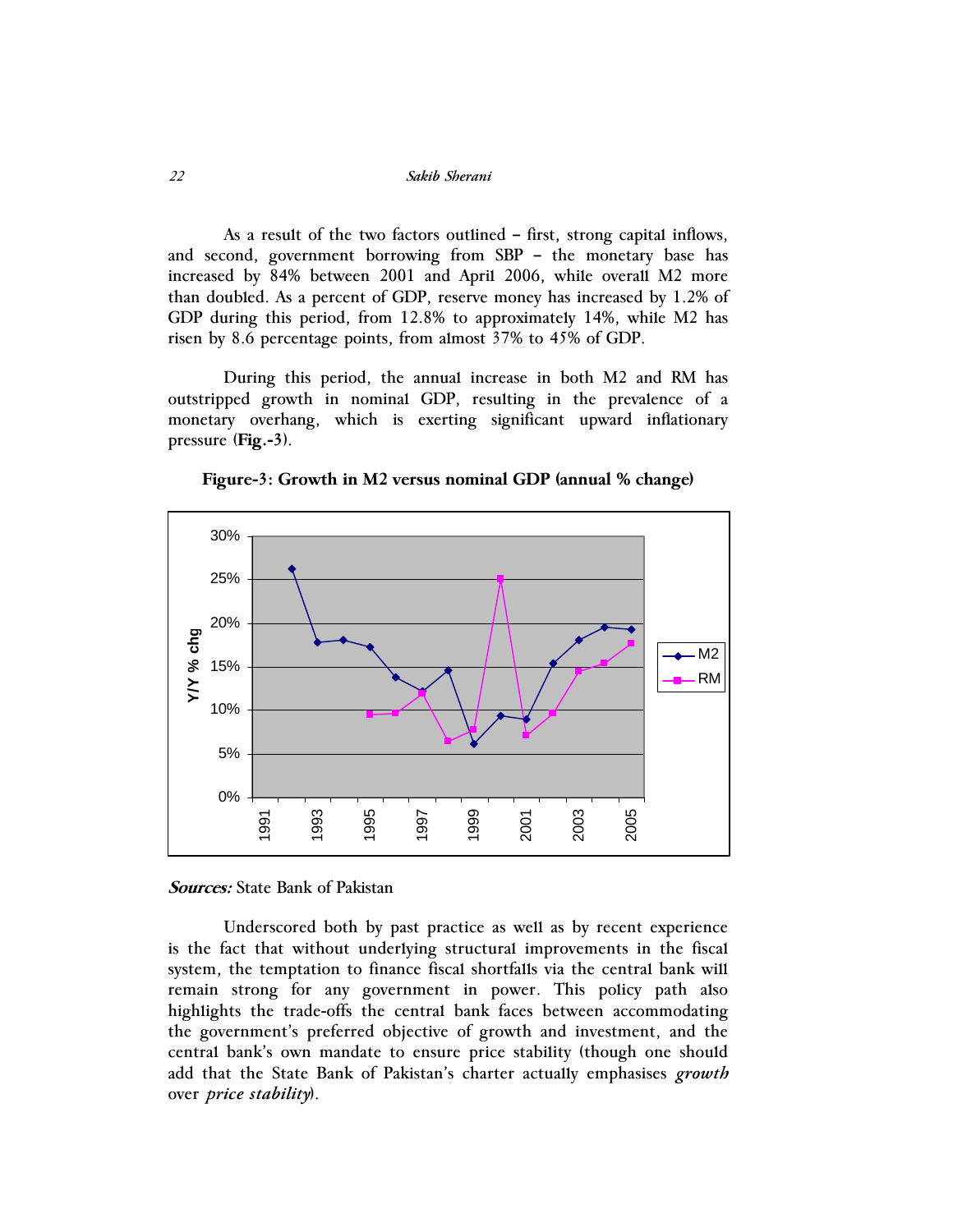While the central bank has consistently pointed out through its widely-covered publications, chiefly the quarterly and annual reports on the state of the economy, the lack of desirability of this policy course, it has also fully accommodated the government's demands.

In this sense, the current policy regime bears some important resemblance to the pre-reform era of financial repression, in which the government was not constrained in its borrowing from the banking system *either* in terms of volume or pricing, since the government could theoretically choose to borrow without limit from the central bank at nonmarket interest rates, or from the banking system via SLRs.

One significant improvement to the current fiscal responsibility law could perhaps be the introduction of a ceiling on direct recourse to the central bank by the government to finance its budgetary needs. Currently, the Fiscal Responsibility and Debt Limitation Law has no such provision, as it seeks to limit the government's overall debt financing, without influencing its composition.

In another distortion emanating from the fiscal system, the government, as the issuer of securities, has also chosen to directly influence the yield curve, especially long-term yields. By initially rejecting bids over a "desired" level in the long-term Pakistan Investment Bond (PIB) auctions, and then subsequently not holding auctions for a two year period (2004- 2006), the government starved financial markets of long-term paper. This has had detrimental consequences for investors with a "natural" demand for Long Term government paper, such as insurance companies and pension funds, in addition to depriving market participants of a pricing benchmark for the long term.

### **Conclusion**

The foregoing discussion raises a number of important issues with regard to a central bank's formulation and conduct of monetary policy under conditions of fiscal domination, namely relating to:

- 1) Central bank independence (de facto versus de jure)
- 2) Policy objectives (singular versus multiplicity)

The above discussion leads us to the following conclusions:

The government's inability or unwillingness to properly document the economy, or to raise the tax-to-GDP ratio by taxing its constituents,